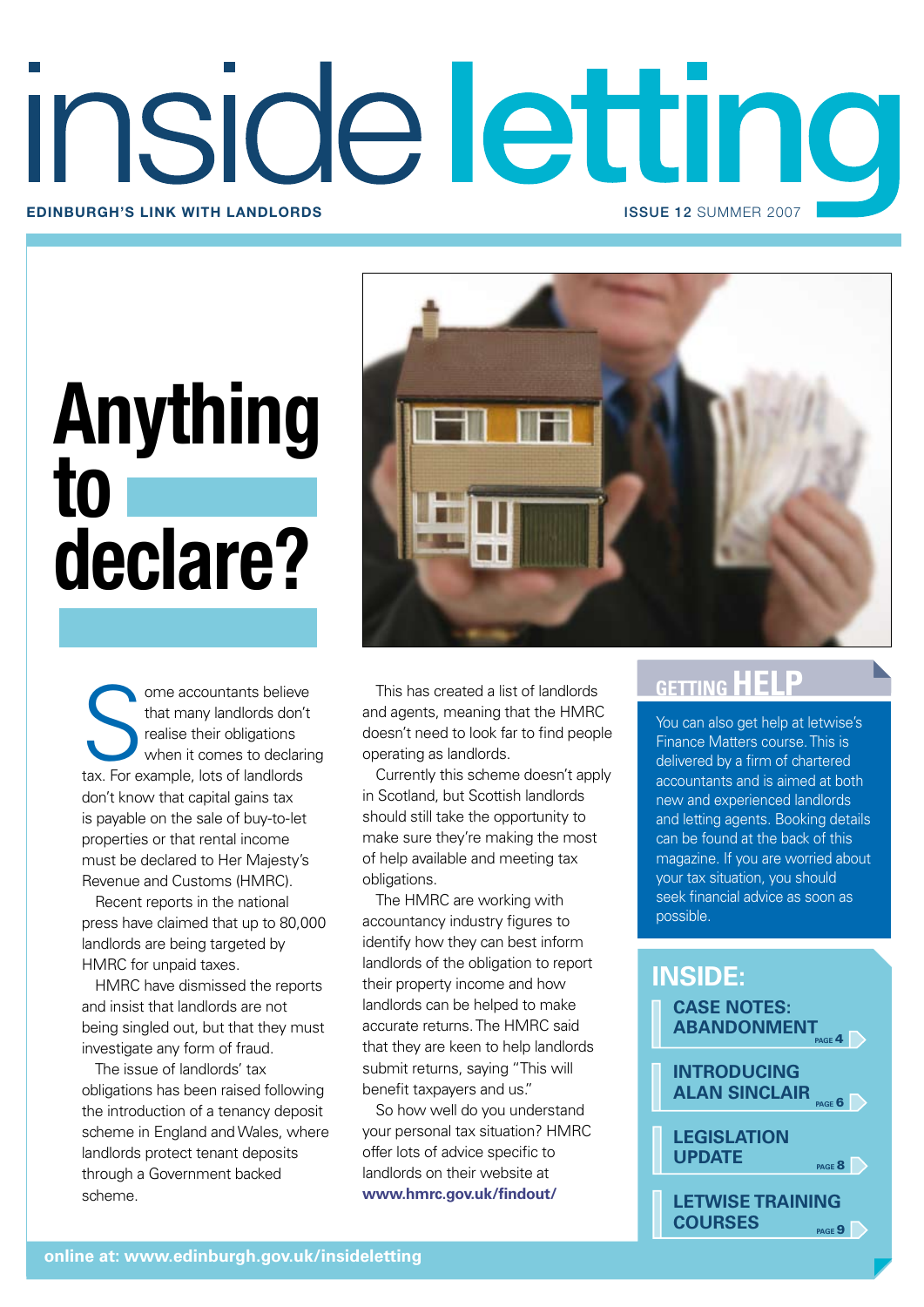# **welcome**

Our last issue, a climate change special, was very well received by landlords and letting agents alike. We've had lots of positive feedback and many more enquiries about energy efficiency and the introduction of energy performance certificates. Several letting agencies have committed to working with Changeworks in order to improve the efficiency of their properties, well in advance of the new legislation.

Back in February letwise asked Edinburgh's landlords and letting agents to take part in a survey about the services we provide.

# to your summer 2007 edition of Inside Letting

Thank you to everyone who took part. This page gives a summary of what you told us and what we have learned about what we need to do better in the future.

> Also in this edition our market report comes from Orchard & Shipman, who manage property leased from private landlords on behalf of the Council. They tell us what they think about the rise in interest rates and how they think it will affect the rental market in Edinburgh.

**Remember, if there's an issue you want us to report on, just let us know.**

# **LETWISE GET WISE Customer survey feedback**

# What you told us

### OUR CUSTOMER BASE

- Over 50% of respondents manage just one or two properties.
- 30% of our customers heard about us when applying for registration. However, only a third had a clear understanding about the services we can provide.

# WHAT CUSTOMERS THINK ABOUT OUR **SERVICE**

- 86% of customers were satisfied with the quality and accuracy of information received from letwise.
- $\blacksquare$  We received very positive feedback about our Starting a Tenancy guide and the sample lease agreement, with 80% of customers making use of these.
- **n** Landlords would also like to see more information on the web and get help via e-mail.
- 30% of customers do not use any other source of information.

### INSIDE LETTING

- 68% of people prefer to receive *Inside Letting* in its current format, a quarterly printed magazine. There was also interest in receiving *Inside Letting* as an e-mailed document.
- $\blacksquare$  The legislation and news articles are the most popular features, while the interviews are the least popular.
- Some landlords expressed a concern that *Inside Letting* did not represent good value for money.

### TRAINING

■ 92% of those that have attended a training session agreed that training was useful.

**Lindsay Souter Editor**

- **n** Only 4% of respondents said that they have not changed their practices as a result of the training.
- 96% of landlords have only received training from letwise.

### EDINBURGH LANDLORD ACCREDITATION (ELA)

■ 54% agreed that ELA would improve standards in the private

> rented market. ELA members and letting agents were more likely to agree with this.

**Edinburgh** Landlord Accreditation

# What we have learned

We recognise that individual landlords require a different type of service to larger landlords and letting agents, and we will tailor our services accordingly. We are working closely with the Landlord Registration team to make sure we understand landlords' needs better. We need to make sure that Edinburgh Landlord Accreditation appeals to smaller landlords and letting agents and that all members experience the benefits of being accredited and using the logo. We are looking at providing more accessible advice on our website.

Inside Letting is published by The City of Edinburgh Council. Please contact:

Lindsay Souter The City of Edinburgh Council Chesser House, 500 Gorgie Road Edinburgh EH11 3YJ Tel: 0131 529 7454

**Its clear from comments that many people are confused between Landlord Registration and ELA. Landlord Registration is a mandatory scheme required by the Antisocial Behaviour Act (2006). All landlords must register with the local authorities in which they have properties. There is a charge for this. Edinburgh Landlord Accreditation is a scheme where landlords can volunteer to sign up to a higher code of standards and use this as a marketing tool to attract tenants**.

# **Adding your ideas**

Thank you for your suggestions about articles you would like to see in *Inside Letting*. We're using these in this and future editions of the magazine. Our training programme will also be reviewed to incorporate changes suggested. As a result of feedback we are continuing to seek efficiencies in the production of Inside Letting. Currently this costs 11p per copy to produce.

ALL RIGHTS RESERVED. MATERIAL CONTAINED IN<br>THIS PUBLICATION MAY NOT BE REPRODUCED, IN<br>WHOLE OR IN PART, WITHOUT PRIOR PERMISSION<br>OF THE CITY OF EDINBURGH COUNCIL (OR OTHER<br>COPYRIGHT OWNERS). WHILST EVERY EFFORT IS<br>MADETO E herein is accurate, no legal responsibility is accepted for any errors, omissions or misleading statements.

# let**wise**

**EDINBVRGH** 

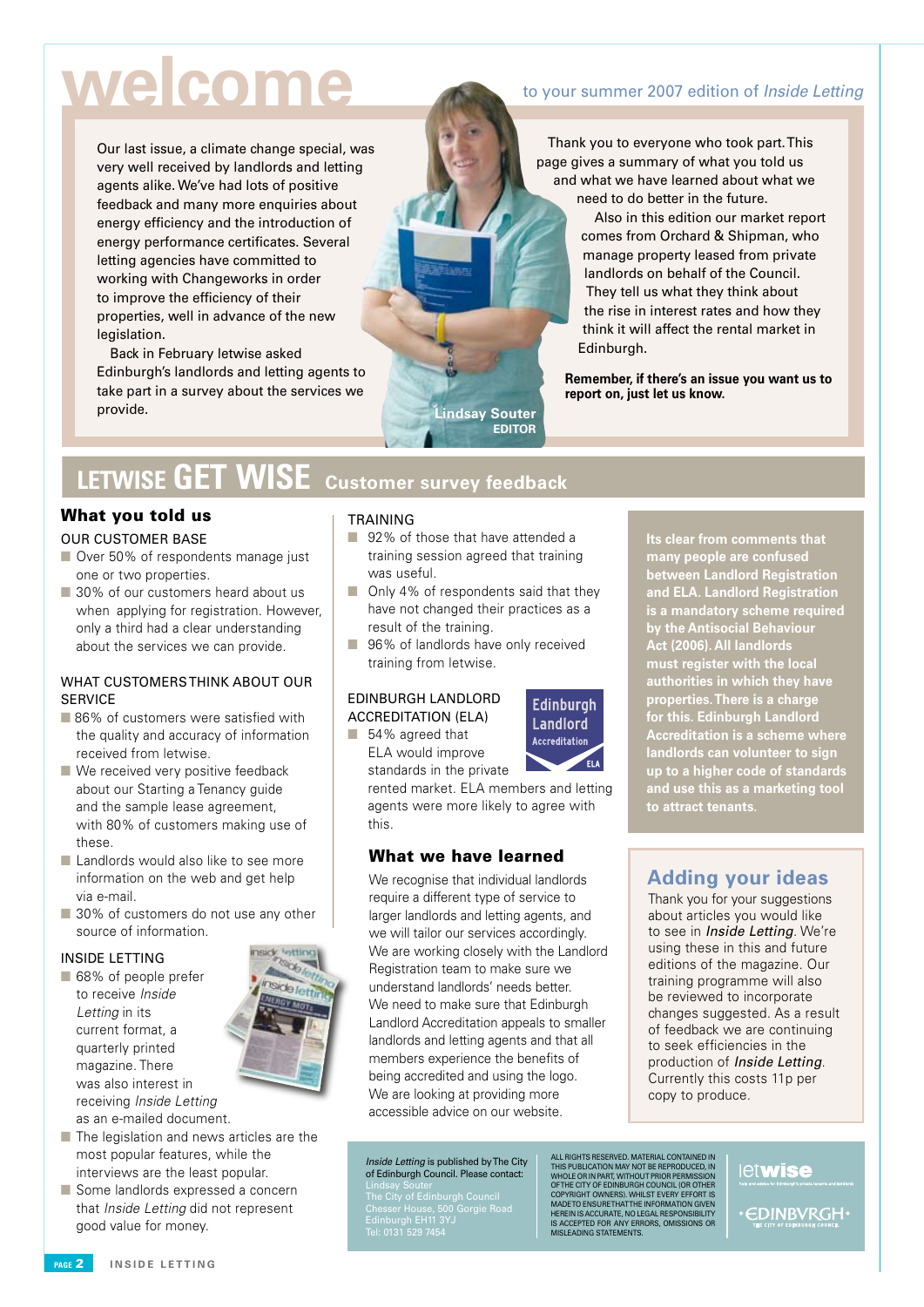# **NEWS IN BRIEF**

# **Shelter advice for landlords**



# **CONFERENCE**

Shelter is holding a major conference on private renting this summer, helping landlords to get to grips with issues including tax breaks, grants, renting as an investment and changes in legislation.

Held in association with the Scottish Rural Property Business Association (SRPBA) and the Scottish Association of Landlords, the event will take place on Tuesday 28 August at the Dewar's Centre in Perth.

Speakers include representatives of the Scottish Executive, SRPBA and the Council of Mortgage Lenders. There will also be stalls from leading organisations, including letwise, offering services and discounts to landlords and letting agents.

To register your interest in the conference and receive promotional material and a booking form, please e-mail scotlandevents@shelter.org.uk

# **WEB ADVICE**

You can now access web advice for landlords on Shelter's new web pages. The pages contain information about responsible renting, landlord registration, good landlord practice and a quiz to check out your knowledge.

To find out more see the website at www.shelter.org.uk/landlords

# **CORRECTION**

In the last edition of *Inside Letting* we informed you that HMO licensing requires that Portable Appliance Testing be carried out on an annual basis. This is incorrect and appliance testing is only required every three years in order to comply with licensing regulations. We apologise for any confusion this may have caused. If you have any questions regarding HMO licensing regulations please call the HMO helpline on 0800 085 4667.



**By the end of May 2007, the City of Edinburgh Council's Landlord Registration team had received applications from over 20,000 landlords to register, covering 27,000 properties. This is more than any other local authority in Scotland.**

There have been a number of technical problems with the national online system and this, together with the volume of administration involved, has caused delays in dealing with the applications. This has understandably caused frustration for many landlords and letting agents who have complied with their legal obligation to register.

There are a number of stages that each application has to progress through before the process is fully completed and the application is finally approved. A dedicated team is in place to ensure that application processing is treated with the utmost priority. Over 2,500 applications have now reached final approval stage, and progress is being closely monitored on a month by month basis to ensure that this momentum continues.

If you have any queries about your application, please contact the Landlord Registration team on 0131 469 5293 or e-mail landlordregistration@edinburgh.gov.uk

# **How can you help?**

# **Are your details correct?**

In many cases we have found that the information recorded on the application was incorrect or has changed. This can cause further delays with processing the application. You can check the accuracy of your information by logging on to the national site at

www.landlordregistrationscotland.gov.uk and using your username and password.

# **Have you paid your registration fee?**

There are around 2,000 applications which have not been taken through to payment stage when the landlord has applied to register. These will show on the national site as having a status of "in progress".

If this applies to you, it is imperative that you log in to the site, tick the pay box and click SUBMIT. You will then be given the option to pay online by direct debit or request an invoice.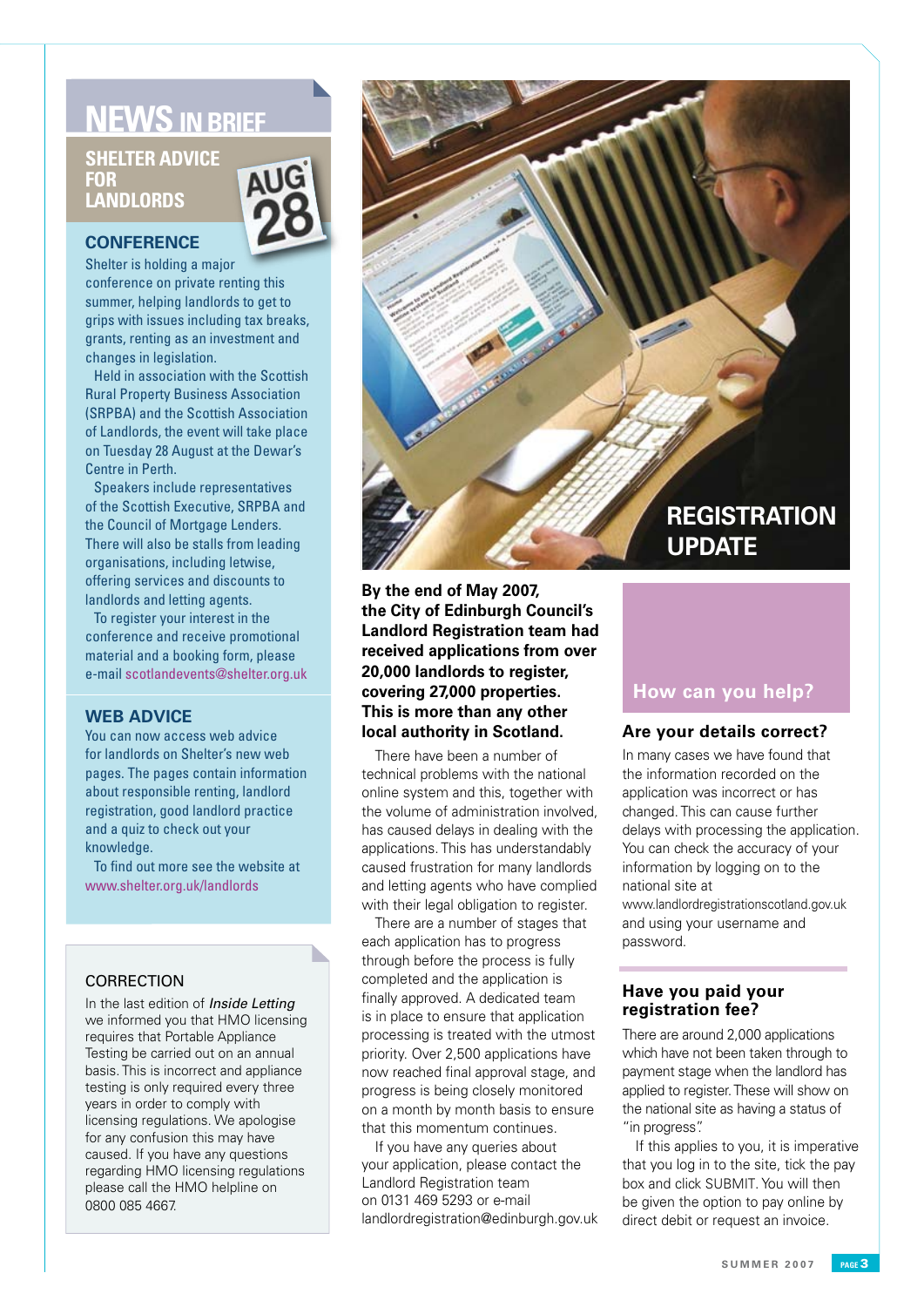

# **What rights do youasa landlord have if you believe that yourtenant is no longer living ina property?**

# **Probably the first sign of an absent tenant is that the rent stops. But can you enter the property to check the position and can you change the locks?**

Your rights are very restricted under the Housing (Scotland) Act 1988. This legislation does not entitle landlords to enter or repossess the property, change the locks or terminate the agreement without a court order – even if it's clear the tenant no longer lives there.

The tenancy should be formally ended. If you are using an Assured Tenancy or a Short Assured Tenancy that has a number of months to run, you can raise an action to end the tenancy on the basis that the agreement has been breached by the tenant failing to live there (Ground 13).

As the tenant appears to be absent there would be no point serving these documents by recorded delivery. Instead, Sheriff Officers need to serve the notices at the tenancy address.

In these circumstances, a Sheriff would be able to grant an Order for recovery of possession, which would entitle you to enter the property and change the locks.

Caution should be taken when including a specific abandonment clause in an Assured or Short Assured Tenancy Agreement. Although this would allow you to repossess an abandoned property contractually, there may still be elements of criminal and civil liability that should be considered before taking any action.

# **Abandonment and the assured or short assured tenancy agreement Case Notes:**



**Shirley Evans of TC Young Solicitors talks about Abandonment**

 For example, if your tenant did re-appear they could argue that they had been unlawfully evicted. Section 36 of the Housing (Scotland) Act 1988 says that a landlord could be liable to pay a tenant damages if they unlawfully repossess the property or harass them. However, a landlord may be able to defend this if there is reasonable cause to believe that the property was abandoned when it was repossessed. It may also be unlawful to enter a property, or change the locks. Section 22 of the Rent (Scotland) Act 1974 says it is a criminal offence to unlawfully evict or harass a tenant to cause them to leave. The offence is punishable with up to two years imprisonment, although this kind of sentence would only be justified in the most extreme cases.

**Your rights are very restricted under the Housing (Scotland) Act 1988.** 11

Caution should always be taken if your tenant has left any belongings in the property. You can report this to the Police, although it is likely that they will not accept the belongings as lost property.

If you know where your former tenant is, you should try to contact the tenant and give them a reasonable period of time to collect their belongings. If you do not know where your former tenant is the Police may advise you to store their belongings for a reasonable period of time. If the value of their belongings is less than the storage costs you can dispose of them. You should always take photographs and an inventory of any belongings left behind and have these witnessed. If you want to sell the belongings to offset against any arrears of rent or damage to the property you will need to get a court order. Always get specific advice if you find belongings in the property.

The only legal way to repossess a property which a tenant has abandoned is detailed in Sections 18 and 19 of the Housing (Scotland) Act 1988, and under Section 33 of the Housing (Scotland) Act 1988 in the case of a Short Assured Tenancy.

If an abandonment clause is used in an agreement there is a risk that landlords could be found liable, both criminally and civilly. It is advised that you always get a Court order under the Housing (Scotland) Act 1988 and consider your tenant's belongings carefully when they have abandoned your property.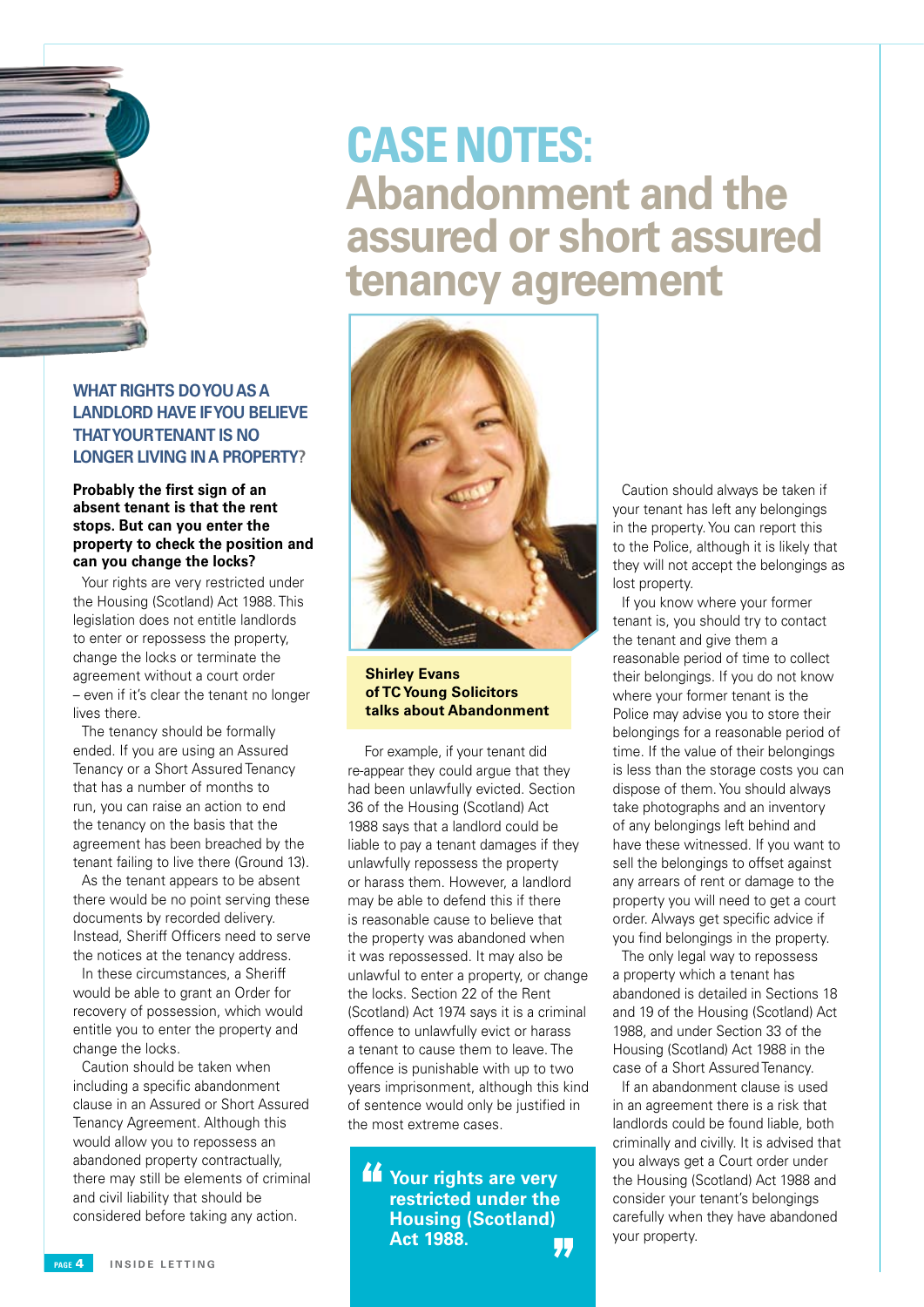# orchard & shipman



# **Market Report**

**Following the recent mortgage rate increases, Michael Dolan, Senior Acquisitions Negotiator at Orchard & Shipman, explains why he believes the success of Edinburgh's Private Sector Leasing scheme proves that there is nothing for buy-to-let investors to worry about.**

# **PSL scheme**

Since September 2005, Orchard & Shipman plc have been managing the City of Edinburgh Council's Private Sector Leasing (PSL) Scheme.

Across the city, landlords and investors are signing their one, two, three and four bedroom properties up to the PSL scheme, with leases of three, four and five years.

Orchard & Shipman are currently adding an average of 40 properties per month to their portfolio. These enable the City of Edinburgh Council to provide accommodation for people with the greatest housing need.

By the end of April 2007 there were 871 properties on the scheme.

Even in the current climate of increasing mortgage rates, Chris Shipman, Chairman of Orchard & Shipman plc, is overwhelmingly positive about the future of PSL.

"Having both the rent and condition of the property guaranteed - as well as the property being professionally managed - is proving highly attractive to investors who will benefit from the likely rise in value of the property, which has been 97% in Edinburgh over the last five years."

 Despite the increase in mortgage rates, rising house prices may prove to ensure the buy-to-let market in Edinburgh stays profitable.

### **Latest ESPC report**

The latest report from the Edinburgh Solicitors Property Centre (ESPC) shows the average cost of a property in Edinburgh is now £207,669 – three times the price of ten years ago.

Ron Smith, the Chief Executive of the ESPC, said in The Scotsman that this trend shows no signs of slowing down, "The level of growth in east-central Scotland, particularly in Edinburgh, is remarkable. The city has reported annual growth in excess of 10% in four consecutive quarters".

Tim Crawford, group economist with HBOS, has also allayed any fears that this boom time is coming to an end. In his view, Scotland's house price growth "was the most stable it has ever been" adding that "Scotland has never had a houseprice crash and the boom is still catching up with other parts of the UK".

Mortgage rate increases have pushed owners' monthly payments closer to the rental income that can be achieved on the scheme. But Michael Dolan says PSL is still a smart investment, "If property prices in Edinburgh continue to rise as expected, investing in property specifically for the PSL scheme should prove a shrewd investment for some time to come - regardless of any further mortgage rate increases".

In the current climate, buy-tolet investors need to be willing to accept that any income gained above their mortgage payment is an unexpected bonus.

Some may even find they have to top up the rental income by a small amount to cover their mortgage. However, experience has shown that these top ups are insignificant when compared to the rise in property value that most properties achieve.

# **STOP PRESS**

Orchard & Shipman need 600 more properties to meet the Council's demand in Edinburgh. Due to the success of PSL, Orchard & Shipman have received enquiries from local authorities in both Scotland and England who are interested in establishing similar schemes.

**S U M M E R 2 0 0 7 page**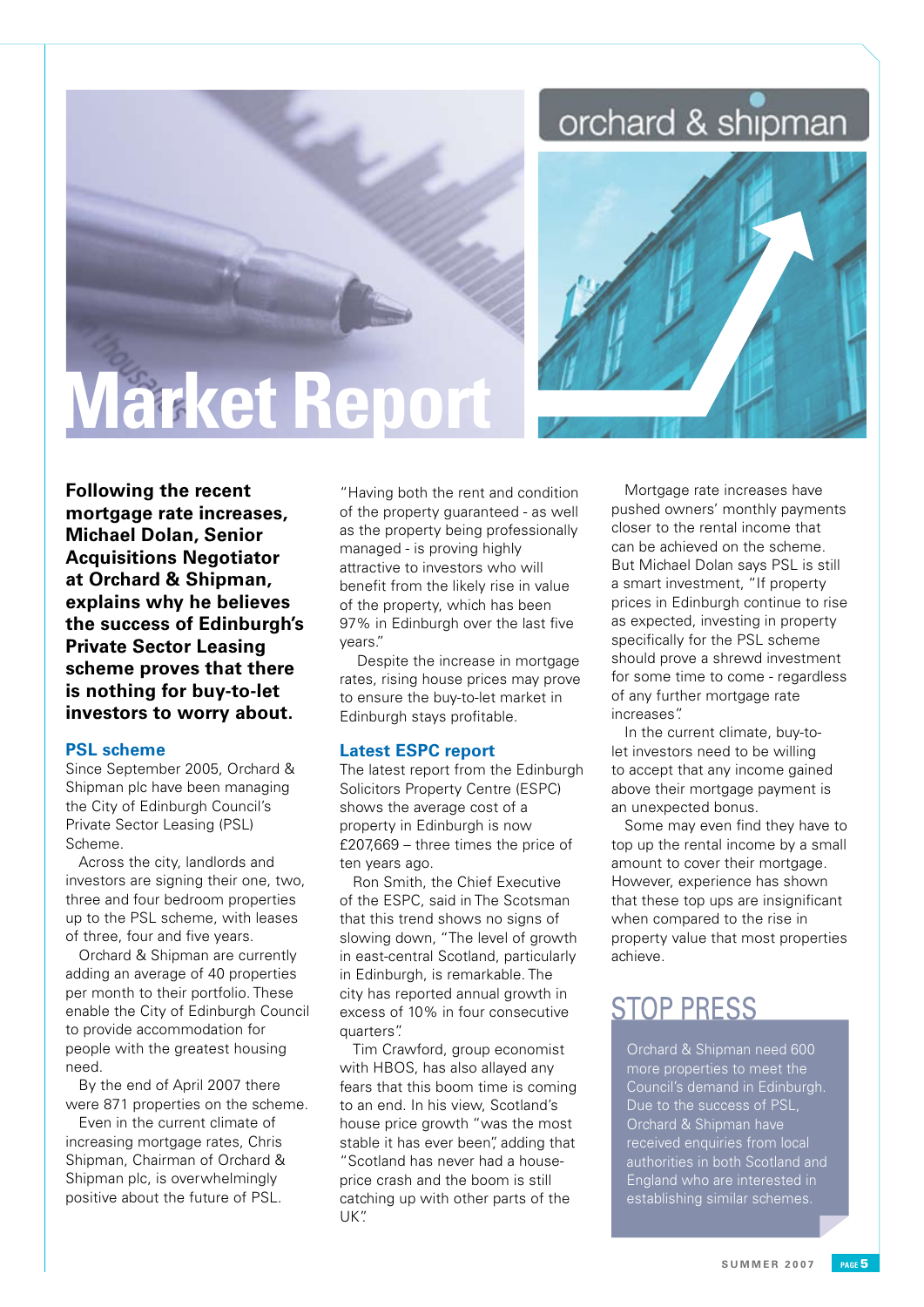ALAN SINCLAIR manages the City of Edinburgh Council's Revenues and Benefits section. He is responsible for the 320 Revenues and Benefits staff who deal with Local Housing Allowance (housing benefit) and council tax across the city.

# **Students and COUNCILTAX**



A property must be wholly occupied by students for it to be exempt from council tax. This doesn't mean that the Council loses out. Council tax exemptions are taken into account when determining grant levels.

Students need to inform the Council's Revenues and Benefits section of their matriculation number, the university they study at and the name of the course they are studying.



# **Feeling** the benefit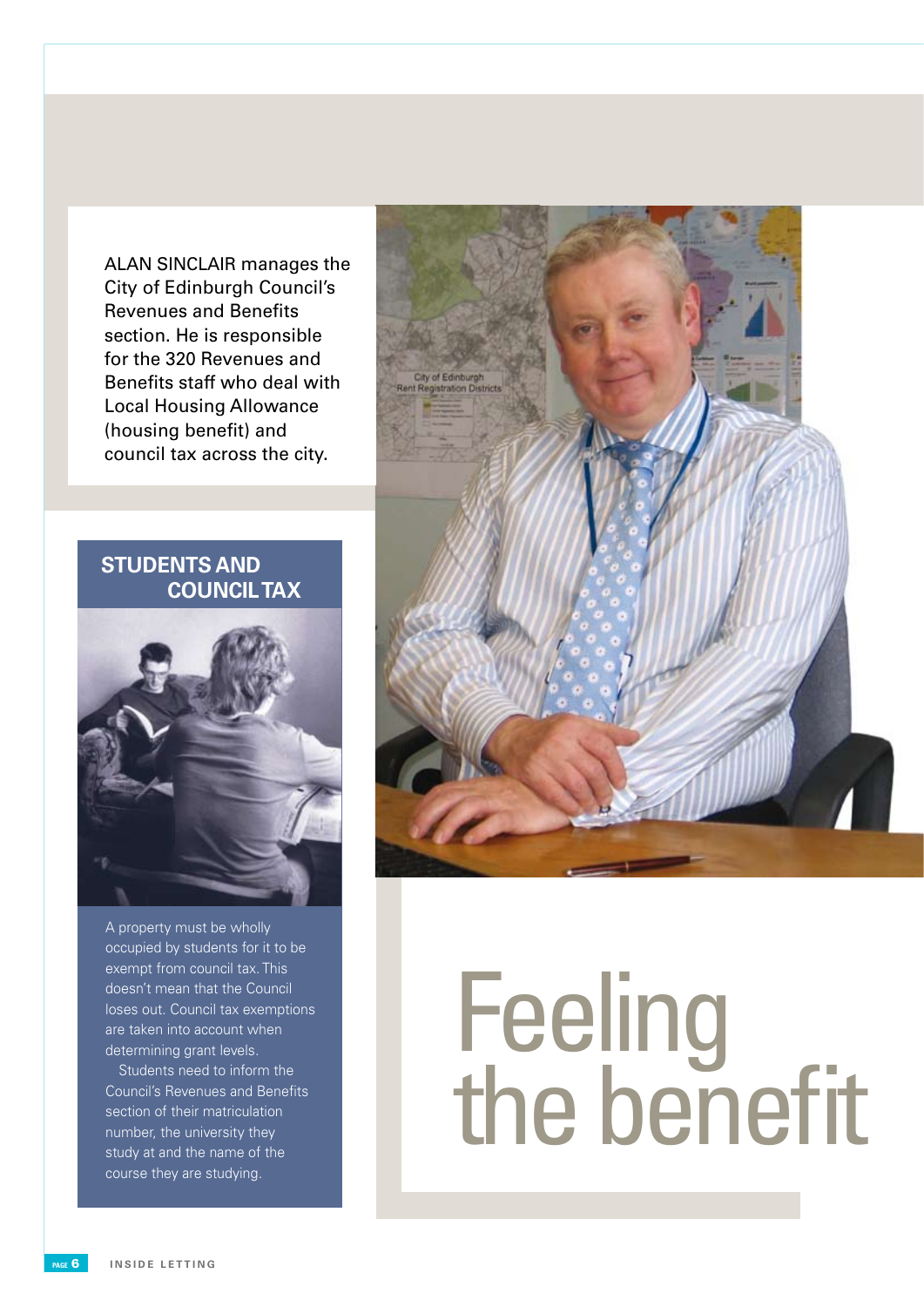

# *How long does it take to process Local Housing Allowance (LHA) claims?*

Claim processing times are being reduced due to a new computer system – the average claim now takes 24 days to process. This year we're aiming to bring it down to 20 days. Delays are often caused when claims are missing relevant pieces of information, such as copies of a lease agreement showing the agreed level of rent.

We deal with 50,000 items of mail per month, which we're now scanning on the computer system within 24 hours of receiving them.

# *What's a reasonable time to wait before getting in touch with Revenues and Benefits if you've not been paid rent from a tenant receiving LHA?*

Two thirds of our LHA tenants have their money paid directly into the bank via BACS transfers.

We prefer this as it's the quickest and cheapest way to get the money to them. The regulations state that Housing Benefit is paid monthly in arrears so we can't pay tenants in advance – rent for the month of March will be paid at the end of March.

As some building societies take 10 days to clear a cheque, we would suggest that landlords set rent days mid month. If today is the 13th of July and you haven't received last months rent, get in touch. We can stop and investigate LHA payments from the day we are notified that there is a problem.

# *How should a landlord go about notifying you that they have not received rent and what would happen next?*

Landlords should e-mail, fax, write or phone us. If they phone they should follow this up in writing.

The regulations allow us to pay the landlord directly if it is felt that the tenant receiving LHA is unlikely to pay the rent.

When we consider paying landlords directly, we tell the tenant that their landlord or agent has contacted us to say that they haven't paid the rent.

We give them 14 days to respond. If they ignore us, or come back to us admitting that they didn't hand over the rent, we start paying the LHA to the landlord or agent. It still leaves the landlord with one month's arrears, but that's easier to recover than several months arrears. Once the benefit has been paid out we can't re-pay it.

Landlords need to be aware that a tenant not paying the rent is not fraud, it is rent arrears. Fraud is when somebody claims a benefit that they are not entitled to. Landlords need to tell us as soon as LHA tenants don't pay so that they get their rent directly.

**Revenues and Benefits staff are based at Chesser House and at all of the neighbourhood offices. They can be contacted by calling 0131 200 2000.**

# *It often helps landlords with large portfolios to have an understanding of the council tax system. What exactly is the procedure for collecting arrears?*

The initial bill goes out at the beginning of the council tax year which runs from April to January. If householders miss the first month's payment they get a reminder and they're asked to contact us. We send out about 50,000 of these per year. Many people do not contact us and don't pay, in which case we would send out a final notice. People who do contact us are encouraged to pay by direct debit. This year, for the first time we offered people a payment card so they can pay at any Pay Point.

If they still don't contact us and don't pay we issue a summary warrant which adds a 10% penalty to the outstanding amount. The debt is then passed to Scott and Co, the Sheriff Officers, and they recover the money. If the Sheriff Officers have trouble recovering the money they can seek to have wages arrested or bank accounts frozen.

# *Why is Council Tax collected April to January?*

We follow Scottish Executive guidelines. It also allows us February and March to chase arrears within the same payment year. If people are in particular difficulty we will let them pay over 12 months. Of course we don't wait until February and March to chase arrears - we send reminders as soon as money is due.

**S U M M E R 2 0 0 7 ppagege**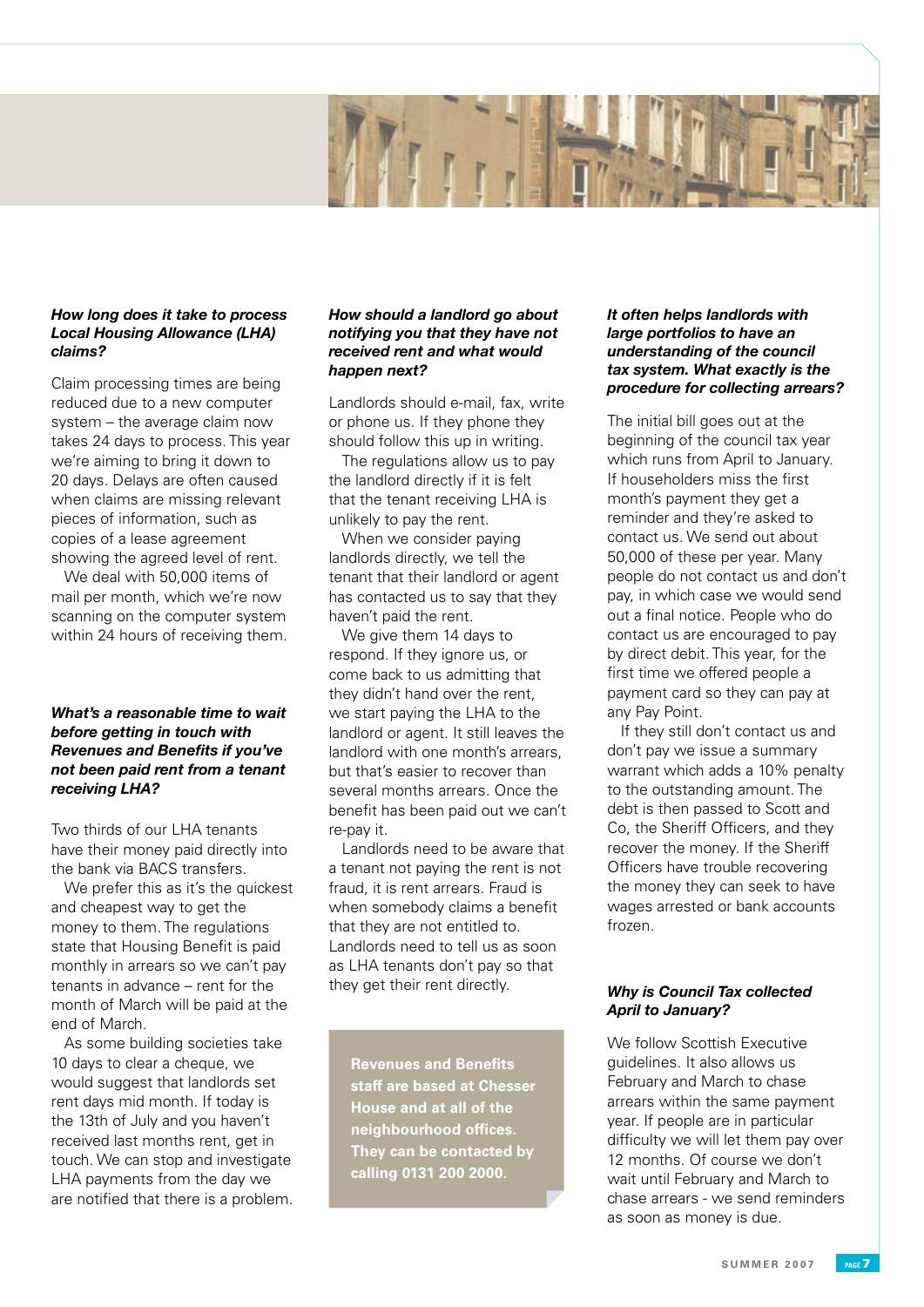# **Legislation update**

The private reprivate reprivate reprivate reprivate reprivational tensors in the section of the Act relating to explicit the Act relating to explicit the Act relating to explicit the next few modern that few modern the nex The Housing (Scotland) Actor was introduced to improve condition of privately own<br>condition of privately own<br>homes and to raise stand<br>the private rented sector.<br>The Act affects property owners, he Housing (Scotland) Act 2006 was introduced to improve the condition of privately owned homes and to raise standards in the private rented sector. landlords and tenants in many ways, and although it became law in January 2006, the different sections of the Act come into force gradually. Already this year, sections of the Act relating to energy efficiency and mobile homes have been enforced.

orce gradually. Already this year, so<br>orce gradually. Already this year, s<br>mobile homes have been enforced<br>Over the next few months signif<br>ieces of the Act will come into for<br>giving tenants the power to do sor<br>bout repair Over the next few months significant pieces of the Act will come into force, giving tenants the power to do something about repair issues without going to court and having the expense of a lawyer.

The Private Rented Housing Panel and Repairing Standard legislation is listed below – with information on the parts of the Act which have been introduced earlier in 2007.

If you want to know more about how the Housing (Scotland) Act 2006 affects you, or how this changes your responsibilities, get in touch with letwise on 0131 529 7454.

In other legislation we also see the law around council tax exemptions changing. Many owners and tenants may be uncertain of their council tax liabilities, the amendments shown below are just some of the discounts available.



**For more information about council tax contact Revenues and Benefits on 0131 200 2000.**

| Subject                                                                                                                                                                                                                                                                                           | Commencement<br>Date | Act                                                                     | <b>Statutory</b><br>Instrument |
|---------------------------------------------------------------------------------------------------------------------------------------------------------------------------------------------------------------------------------------------------------------------------------------------------|----------------------|-------------------------------------------------------------------------|--------------------------------|
| <b>COUNCIL TAX</b>                                                                                                                                                                                                                                                                                | 1.4.07               | The Council Tax (Discounts)<br>(Scotland) Amendment<br>Regulations 2007 | No. 213<br>Council Tax         |
| When there is only one person in a house living with a carer earning up to £44 per week, the carer is to<br>be disregarded for the purposes of council tax calculation.                                                                                                                           |                      |                                                                         |                                |
| <b>COUNCIL TAX</b>                                                                                                                                                                                                                                                                                | 1.4.07               | The Council Tax (Discounts)<br>(Scotland) Amendment<br>Regulations 2007 | No. 214<br>Council Tax         |
| An apprentice with gross earning of up to £195 per week is to be disregarded for the purposes of council<br>tax calculation.                                                                                                                                                                      |                      |                                                                         |                                |
| <b>MOBILE HOMES</b>                                                                                                                                                                                                                                                                               | 28.5.07              | Housing (Scotland) Act 2006                                             | 2007<br>No. 270                |
| Sections 167 to 171 of the Act provide tenants of mobile homes with protection from harassment.                                                                                                                                                                                                   |                      |                                                                         |                                |
| <b>ENERGY EFFICIENCY</b>                                                                                                                                                                                                                                                                          | 28.5.07              | Housing (Scotland) Act 2006                                             | 2007<br>No. 270                |
| Section 179 requires the Scottish Ministers to prepare and publish an energy efficiency strategy for all living<br>accommodation.                                                                                                                                                                 |                      |                                                                         |                                |
| <b>PRIVATE RENTED HOUSING PANEL</b>                                                                                                                                                                                                                                                               | 3.9.07               | Housing (Scotland) Act 2006                                             | 2007<br>No. 173                |
| Gives details of how the panel will work, how applications to the panel will be made, how hearings will be<br>conducted and how the judgements will be enforced.                                                                                                                                  |                      |                                                                         |                                |
| <b>REPAIRING STANDARD</b>                                                                                                                                                                                                                                                                         | 3.9.07               | Housing (Scotland) Act 2006                                             | 2007<br>No. 270                |
| 13(f) requires all property to have "satisfactory provision for detecting fires and for giving warning in the<br>event of a fire or suspected fire." As yet there is no guidance as to what adequate is, but in non-HMO<br>property you may be able to comply by using a battery operated device. |                      |                                                                         |                                |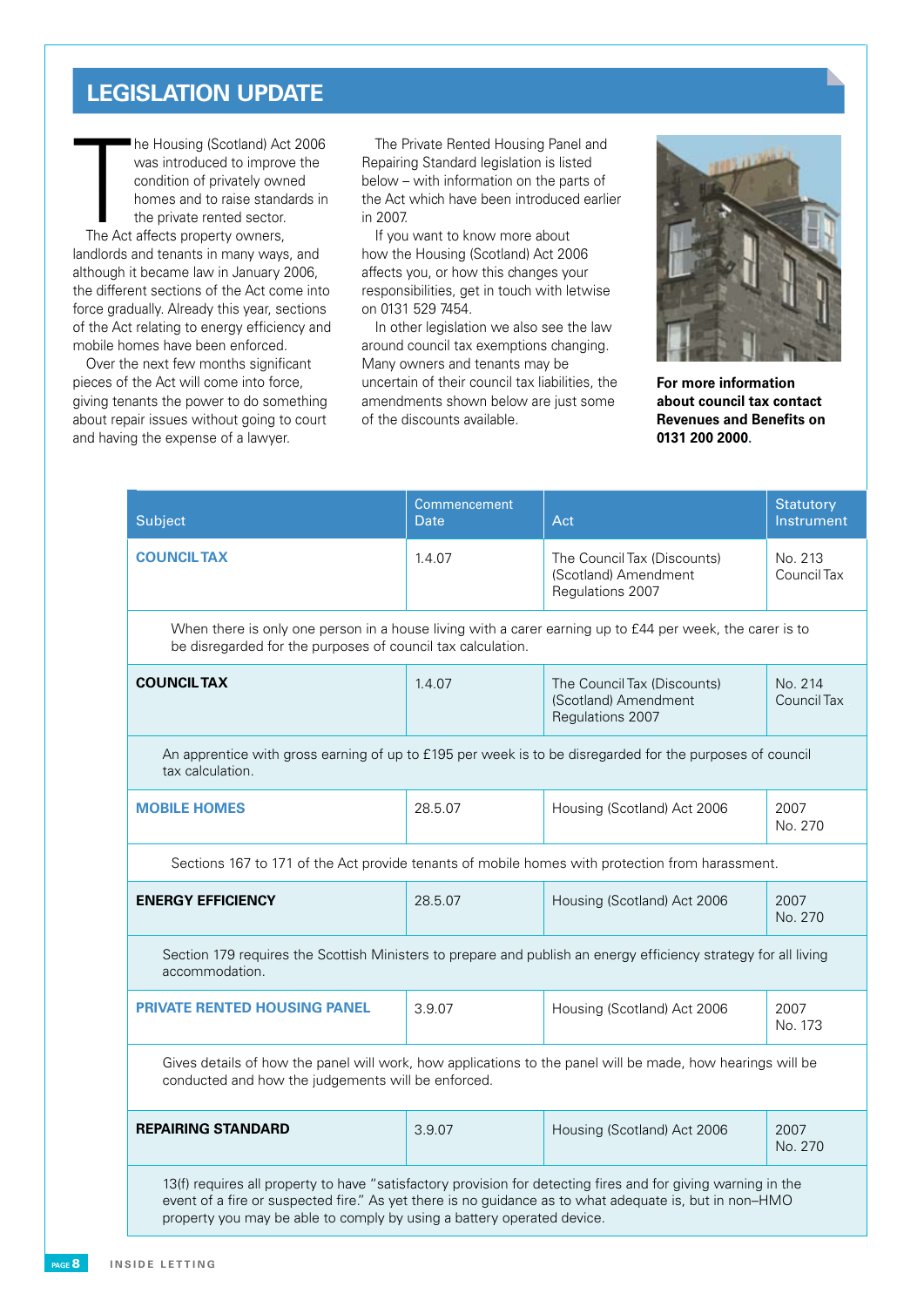# letwise



# help and advice for Edinburgh's private tenants and landlords

letwise offer a programme of training and briefing events for private landlords. These courses are designed to inform landlords about the various aspects of property and tenancy management and to update on any changes which impact on the private rented market.



# Landlord Training Programme: October 07 – December 07

# TRAINING SESSIONS

# **Marketing Your Property and Deposits**

Tuesday 2 October 2007, 1- 5 pm Venue: Holyrood Hotel, 81 Holyrood Road

# **Course objectives**

By the end of the course delegates will:

- understand how to effectively market a property and achieve optimum rents;
- understand the legal implications if they let a property without the tenants actually viewing the property (Distance Selling Regulations);
- know how to seek a tenant reference;
- understand the legalities and implications of requesting a rent guarantor;
- understand the legal requirements around deposits; and
- be aware of how to deal with disputes around deposits.

# **Is it for you?**

This course is beneficial both for newcomers to the private renting business and experienced landlords and letting agents alike.

# **Gas Safety Awareness**

Tuesday 9 October 2007, 1- 5 pm Venue: Radisson SAS Hotel, 80 High Street

This course informs participants of their legal duties and responsibilities as a landlord/agent relating to any property which has a gas supply. You will be surprised how much you realise you didn't know. This course is certificated by Corgi Services Ltd.

By the end of the course delegates will:

- be aware of the role of Corgi, and the advice and assistance available;
- be aware of the requirements on Corgi registered fitters;
- be aware of the legal requirements and responsibilities on landlords and agents.
- be able to understand landlord gas safety certificates; and
- be aware of what can go wrong and the consequences.

# **Is it for you?**

This course should be made a requirement for anyone who lets property which has a gas supply whether as a landlord or as an agent.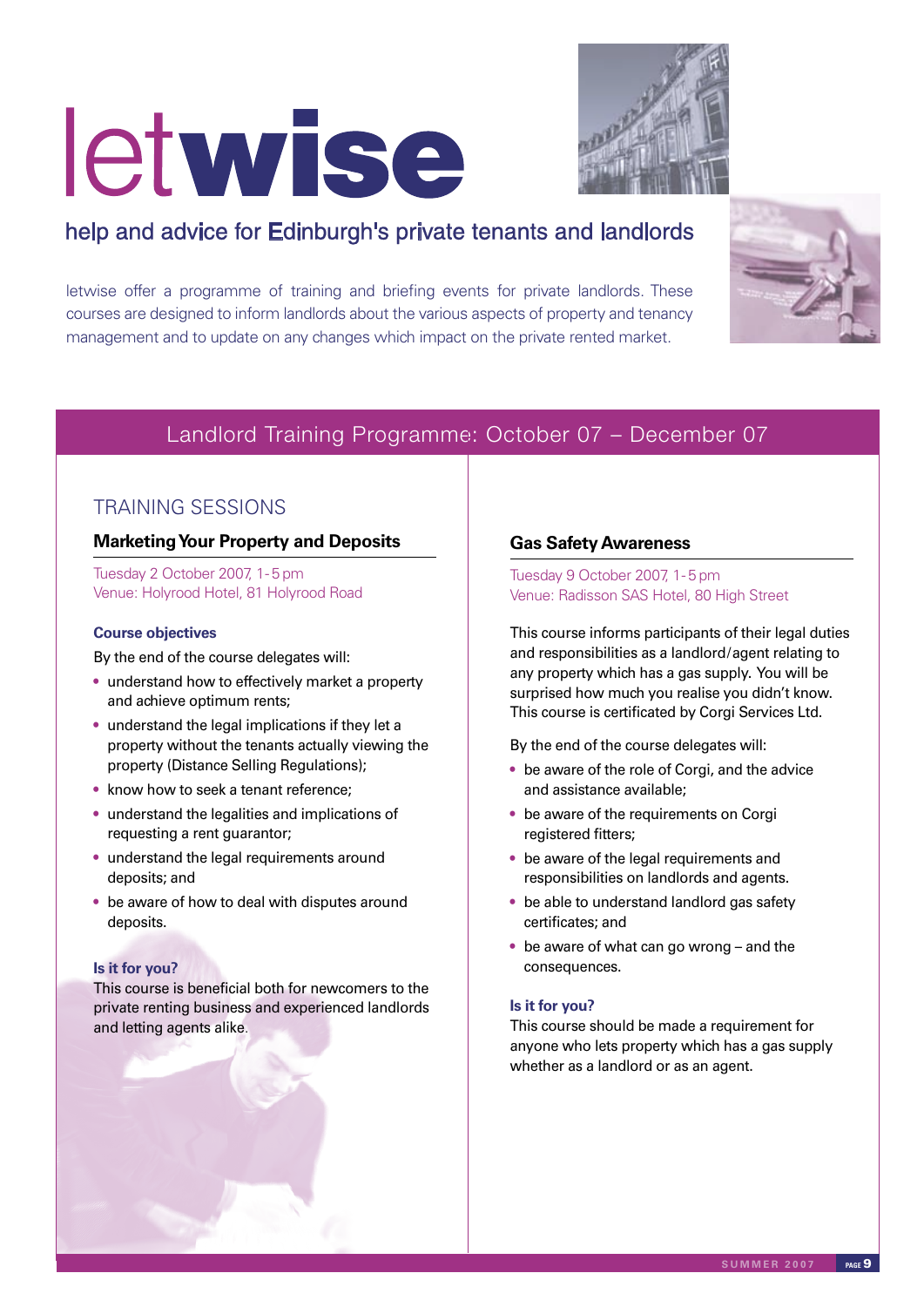# **Resolving Conflicts Postively**

# Thursday 11 October 2007, 12.45 - 4 pm Venue: Business Centre, City Chambers

This course will explore techniques for resolving conflicts to everyone's satisfaction. Typical disputes between landlord/tenant and tenant/neighbours will be examined and delegates will learn straight forward practical techniques for helping to ensure conflicts are handled productively.

# **Course objectives**

By the end of the course delegates will:

- be aware of how conflicts arise;
- have a better understanding of how conflicts escalate;
- be aware of how not to make conflicts worse:
- be familiar with some constructive negotiating techniques;
- be familiar with some practical skills for handling conflict positively; and
- be aware of how mediation can help.

## **Is it for you?**

This course is suitable for all private landlords and letting agents.

# **All of these courses are free of charge**

**You can book a place by contacting letwise on 0131 529 7454 or e-mailing letwise@edinburgh.gov.uk**

**For further information about these courses or future training events, contact our Training & Development Officer, Rachel Fleming on 0131 529 2177 or e-mail rachel.fleming@edinburgh.gov.uk**

Due to the high level of non attendance at courses recently, we have changed our policy. Delegates who fail to cancel their place on the course and subsequently do not attend, will be excluded from all remaining courses in the quarter. This is to enable us to maximise capacity and make sessions as cost effective as possible. This does not prevent delegates from booking on courses within the next advertised quarter.

# **Tenancy Agreements**

# Thursday 25 October 2007, 5.45- 8.30 pm Venue: Holyrood Hotel, 81 Holyrood Road

## **Course objectives**

By the end of this course delegate will:

- be aware of the legal requirements and pitfalls in creating assured and short assured tenancies;
- be aware of unfair contract terms in leases and how to avoid these;
- be aware of the legal rights and obligations of landlords and tenants;
- understand what action can be taken against tenants if things go wrong; and
- be aware of what could be construed as harassment.

## **Is it for you?**

This course is intended for private landlords and letting agents involved in creating tenancy agreements whether let to individuals / families or shared occupancy. It is intended to cover assured and short assured tenancies, and is not intended to address resident landlords or protected tenancies.

# **Recovery of Possession**

Wednesday 31 October 2007, 5.45 - 8 pm Venue: Holyrood Hotel, 81 Holyrood Road

# **Course objectives**

By the end of the course delegates should be able to:

- understand the mandatory and discretionary grounds for repossession;
- understand the legal requirements to successfully regain possession at the end of a lease;
- be aware of the notices and procedures required in repossession;
- be aware of what can go wrong when seeking possession, and how to avoid these problems; and
- understand court processes.

# **Is it for you?**

This course is intended for both new and experienced landlords and letting agents. It is not designed for resident landlords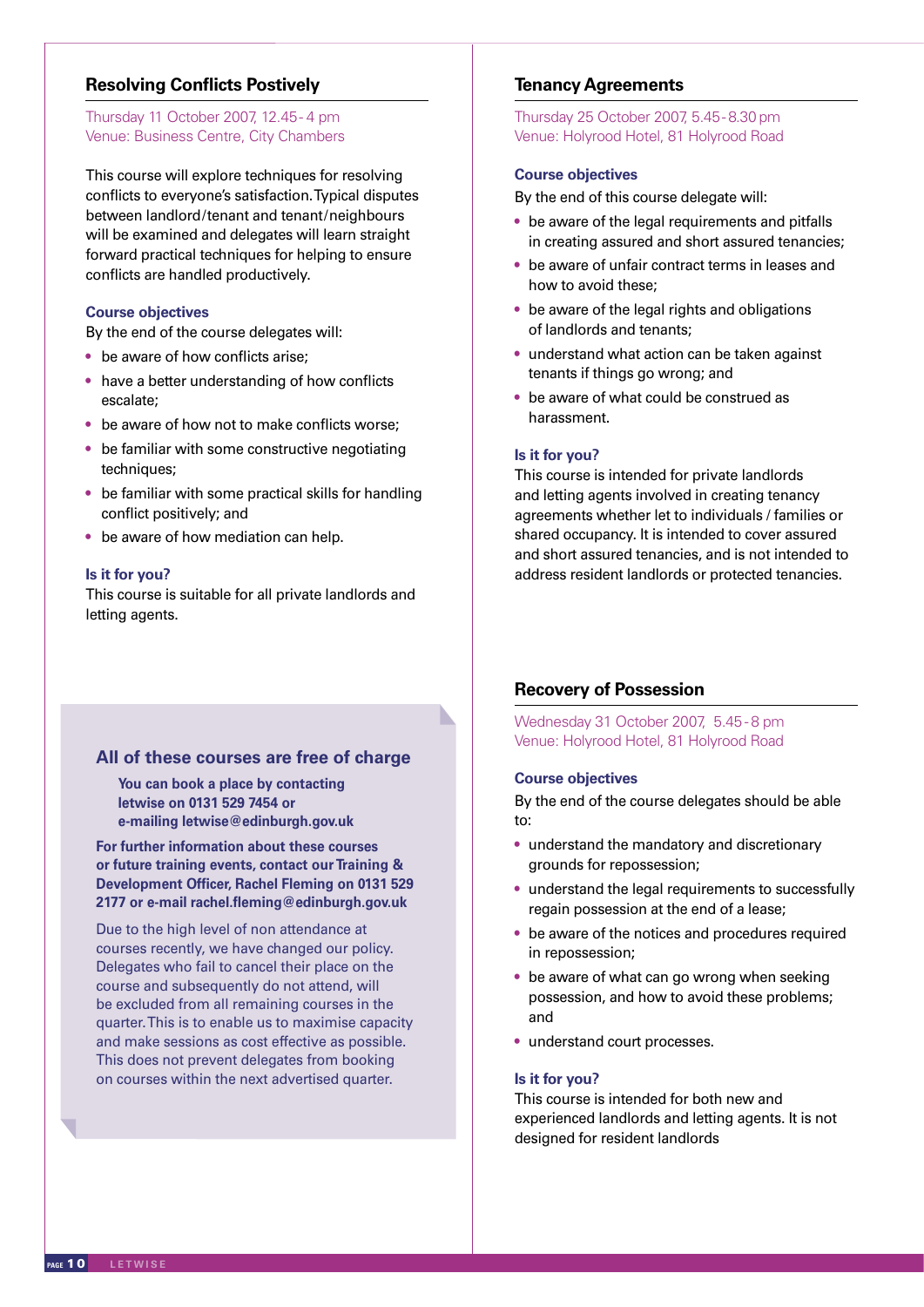# **The Law of Repairs**

Thursday 8 November 2007, 5.45 - 8 pm Venue: Holyrood Hotel, 81 Holyrood Road

# **Course objectives**

By the end of this session delegates will:

- be aware of statutory and common law repairing obligations;
- understand the remedies available to tenants when landlords fail these duties:
- have an understanding of gas safety, furniture and fire safety regulations, and electrical safety.

# **Is it for you?**

This course is designed for both new and experienced landlords and letting agents.

# **Finance Matters**

# Thursday 29 November 2007, 1- 5 pm Venue: Holyrood Hotel, 81 Holyrood Road

# **Course objectives**

By the end of the course delegates should be able to:

- understand the implications of current taxation legislation as it affects landlords;
- understand the most effective ways to structure finances to maximise benefits;
- understand the different types of mortgages available and their advantages;
- understand how to maintain effective financial and bookkeeping records; and
- be aware of the insurance market, and the types of insurance covers landlords should consider when renting property.

# **Is it for you?**

This course is aimed at both new and experienced landlords or those considering how to maximise tax benefits from current legislation and those who would like more information on effective bookkeeping.

# **Keeping the Peace**

# Thursday 6 December 2007, 1- 5 pm Venue: Radisson SAS Hotel, 80 High Street

Antisocial behaviour can mean anything from noisy washing machines to loud parties to crime. As a registered private landlord you now have a legal responsibility to deal with complaints about your tenant's behaviour – even if this behaviour does not appear "antisocial" in the extreme. Failure to deal with your tenant's behaviour can lead to loss of your registered private landlord status which ultimately means you would be unable to let your property.

## **Course objectives**

This course will:

- explain the different types of behaviour that are defined as "antisocial";
- explain how, as a private landlord, you have a legal responsibility to deal with your tenant's behaviour;
- tell you about how the Council can assist and support you in meeting these obligations;
- advise you on ways you can try to avoid antisocial behaviour occurring; and
- advise you on the steps you can take to deal with situations where your tenant's behaviour is causing complaint.

### **Is it for you?**

This course is an essential for all private landlords.

# BRIEFING SESSION

# **Housing Benefit and Council Tax**

Tuesday 27 November 2007, 6 -8 pm Venue: Bufsss Centre, City Chambers, High Street

The Housing Benefit Pathfinder scheme has been piloted in Edinburgh since February 2004. The most significant changes meant that housing benefit was paid directly to tenants, and the introduction of Local Housing Allowances. It is the intention of government to role this out UK wide. This briefing session aims to identify the underlying principles of Pathfinder, explain the Local Housing Allowance, and identify the results of implementation of Pathfinder in Edinburgh. It will additionally give some input on council tax requirements and liabilities.

# **Is it for you?**

This briefing session is aimed primarily at those who are either currently or considering letting to tenants on Housing Benefits.